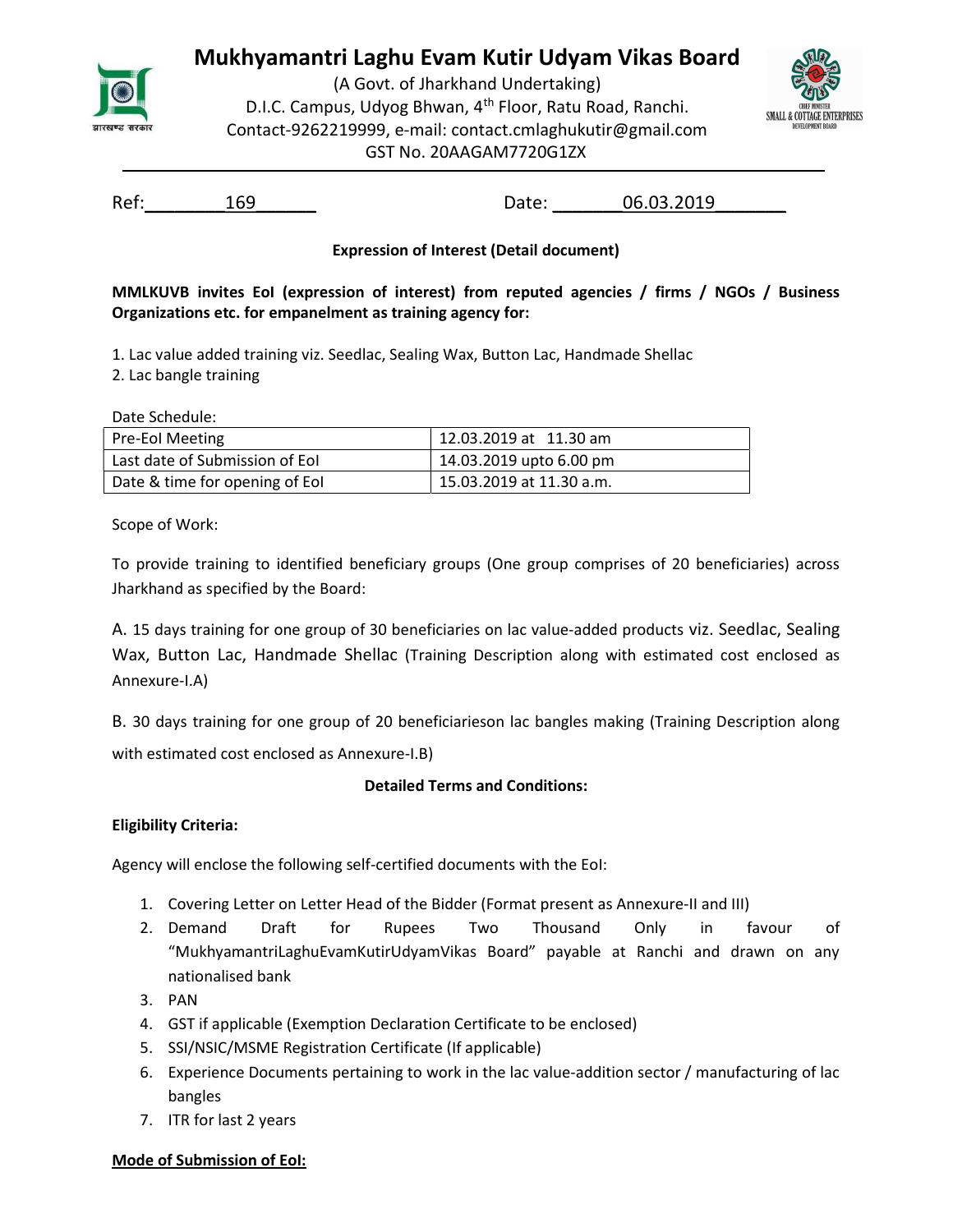Interested agencies shall submit their EoI document in one envelope containing all documents as per the eligibility criteria, to be super scribed as –

"EoI - Empanelment as Training Partner for Lac Value-Added Products"

Tender Ref No............Due Date of Submission..........

And to be addressed to:

#### The CEO,

MukhyamantriLaghuEvamKutirUdyamVikas Board, 4 th Floor, UdyogBhawan, Ratu Road, Ranchi – 834 001

## Terms and Conditions:

1. Interested Agencies may apply for empanelment of either or both training modules.

2. Interested Agencies will provide training at site across the state as and when specified by the Board

3. Any shortfalls in submission of eligibility criteria documents bid will result in disqualification of the agency from the empanelment process.

4. Agencies that are found to be qualified on opening of EoI documents will give a detailed presentation on their method of imparting training and creating marketing linkages for the beneficiary group prior to empanelment as training agency. The date for presentation will be intimated to qualified agencies only after opening of EoIdocuments.

5. Final empanelment of agencies will be done after the presentation.

6. The Board reserves the right to empanel one or more agencies as training agency and subsequently work order may also be given to one or more agencies.

7. Agencies that will be empaneled as training providing agency will ensure marketing linkages for goods produced during training and amount realized from sales of such goods will be transferred to the group for creation of working capital for the group.

8. Empanelled training agencies will raise bill after the completion of successful training and the bill amount should not exceed the estimated cost for each training module as detailed.

9. All training implements, raw material, produce incurred during the training period will be handed over to beneficiary groups for further production activity by the group.

10. All documents to be typed, printed as per format, duly stamped and self-certified as true copy (for photocopies)

11. The EOI inviting authority reserves the right to cancel the EOI, reject all EOIs at any point of time without assigning any reason.

12. Jurisdiction for any disputes arising out of the EOI will be Ranchi, Jharkhand.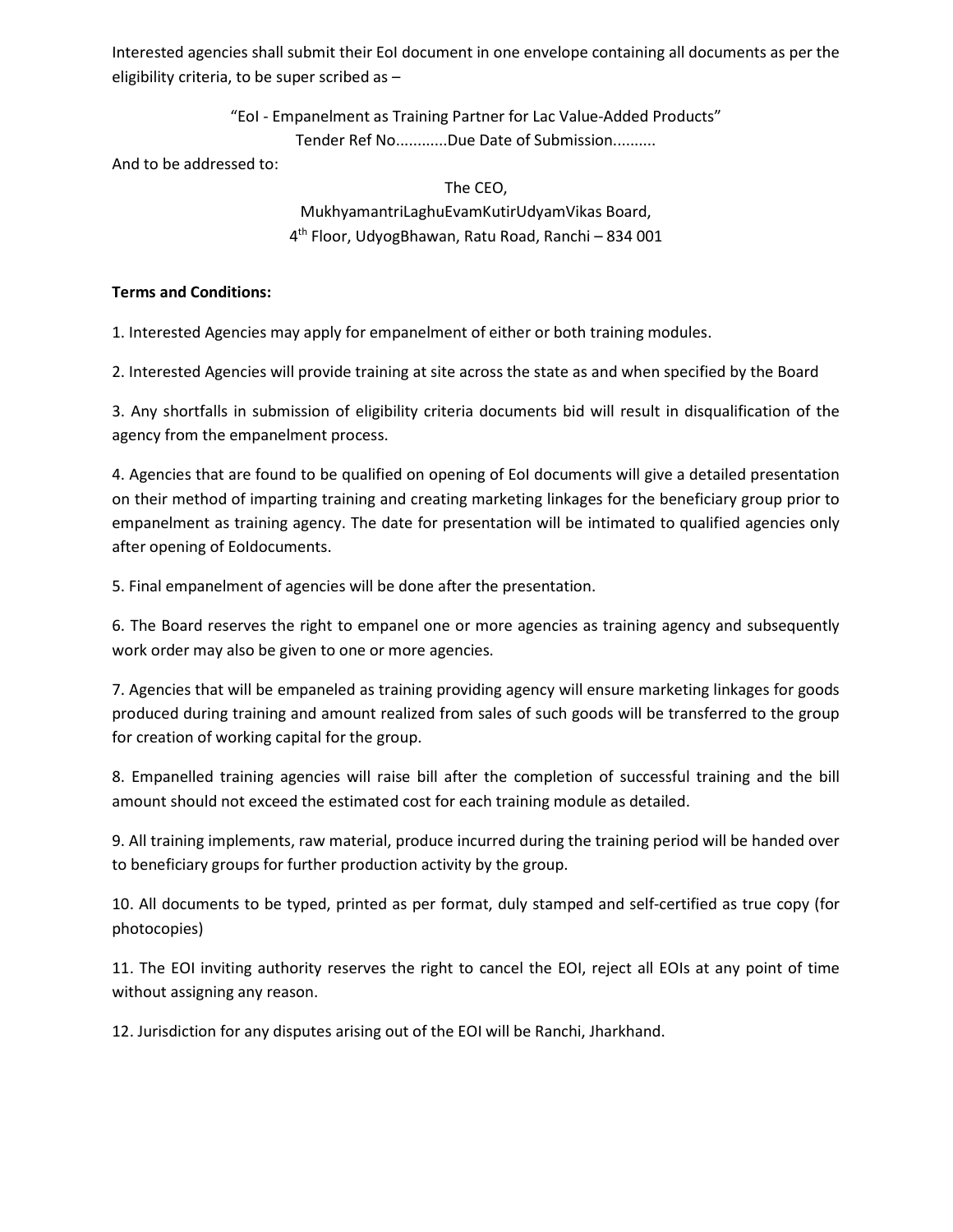#### Training module in Lac Value-added production

#### Introduction:

Jharkhand leads in raw lac production. Lac cultivation is mostly done by rural tribal population of the state and is a cash crop for lac growers. Lac Value-addition in any form is rare by lac growers as a result they are not in a demanding position and are exploited by traders who procure raw lac at prices decided by them. Lac value-added products that can fetch better value for the lac growers include seed lac, button lac, handmade shellac, sealing wax, lac bangles etc. Strengtheningthe lac value-added segment in the state through skill up-gradation of lac growers and group based lac bangle production activity for the purpose of sustainable livelihood and increase in income of rural population it is decided to organize a training program for regular Production of Lac bangles.

Objectives –Main objectives of the project is as follows:

Training – The main objective of the project to promote the entrepreneurship in Lac Value Addition through organizing training for skill up-gradation.

Production- The trainings are targeted to the individuals, who are willing to associate themselves with value added production in lac sector for enhancing their income by production of diversified products of lac (Seed lac, Button Lac, Sealing Wax, Handmade Shellac, Bleached Shellac Cake etc.)

Marketing Support–The Goal of the Project is to Provide Marketing Support of the products manufactured by trained group in local and international marketswith the help of Implementing Agencyfor their sustainable development.

| <b>SI.No.</b> | <b>Description</b>                         | No. of trainees | No. of Days in |
|---------------|--------------------------------------------|-----------------|----------------|
|               |                                            | per Group       | each training  |
| 1             | Lac Value-added (Seedlac, Sealing Wax,     | 30              | 15 days        |
|               | Button Lac, Handmade Shellac) Training cum |                 |                |
|               | Production:                                |                 |                |
|               | Village Level program across Jharkhand     |                 |                |

#### Description of Training Module:

#### Beneficiary Profile:

Interested individuals (both males and females) in the age bracket of 16 to 45 years with ability to work as per training requirement will be eligible for the training.

#### Implementation:

Implementation of the training will be carried out by implementing agency/agencies that will be empanelled by the Board by inviting Expression of Interest.

#### Implementing Agency: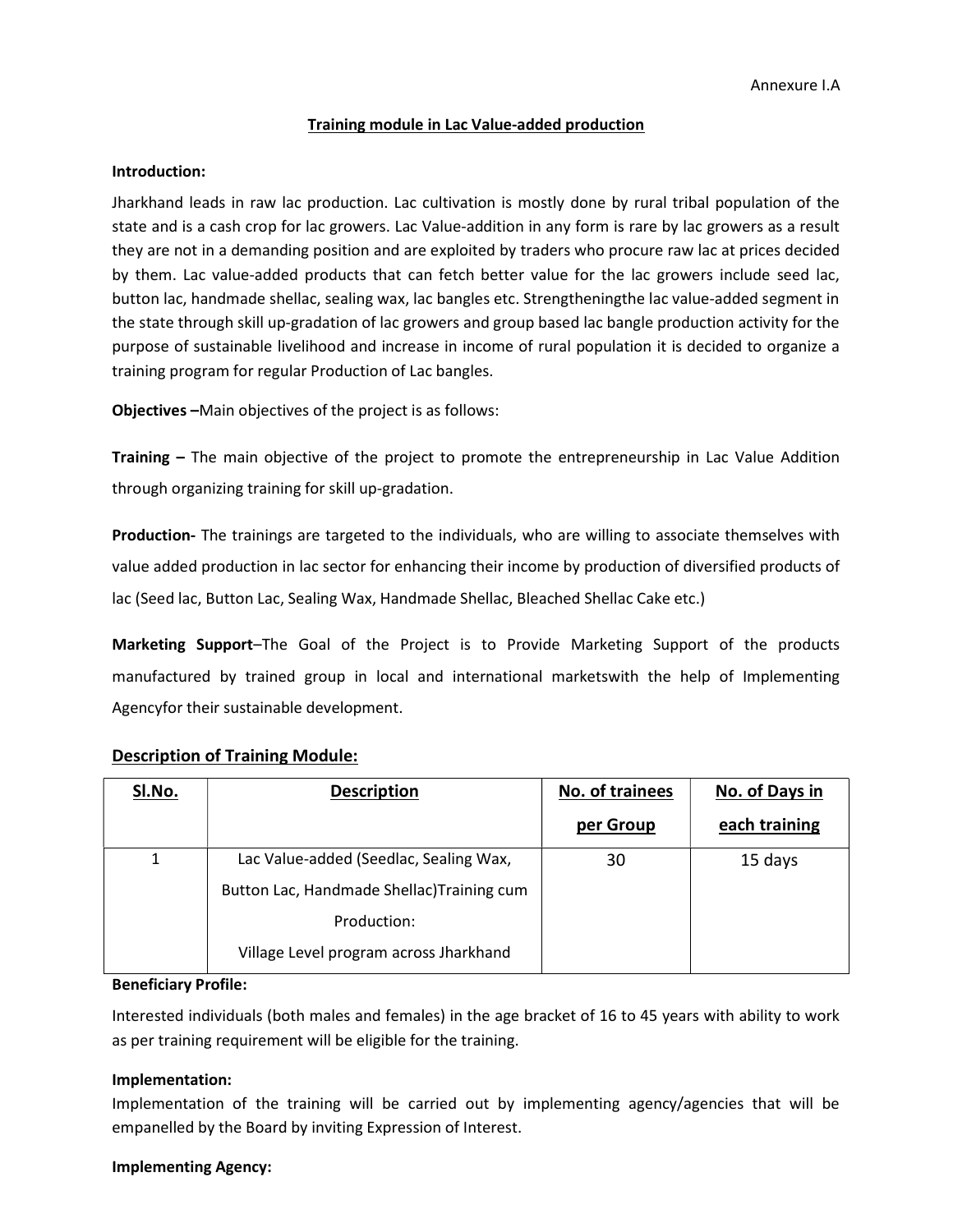The implementing agency will be responsible for providing all training inputs including master trainers, assistant trainers/helpers, raw material, consumables, etc. needed for carrying out successful training. The implementing agency will also provide marketing support and ensure linkage of lac value-added products during the training and after completion of training also.

Source of Funding: The cost of training will be borne by MukhyamantriLaghuevamKutirUdyamVikas Board.

| SI.No.                               | <b>Particulars</b>                            | <b>Estimated</b> | <b>Remarks</b>                        |
|--------------------------------------|-----------------------------------------------|------------------|---------------------------------------|
|                                      |                                               | expense in       |                                       |
|                                      |                                               | $Rs./-$          |                                       |
| 01.                                  | Honorarium<br>for<br>Master<br>Trainer<br>and | 31500.00         | One Master Trainer @750/day           |
|                                      | helpers                                       |                  | helpers<br>three<br>and<br>@          |
|                                      |                                               |                  | 450/day/helper                        |
| 02.                                  | Stipend for trainees                          | 67500.00         | Rs.150/trainee/day<br>be<br>to        |
|                                      |                                               |                  | transferred direct to trainees        |
|                                      |                                               |                  | bank account                          |
| 03.                                  | Raw Material including consumables per        | 250000.00        | Stick Lac, Seed Lac, Charcoal,        |
|                                      | batch                                         |                  | Resin etc.                            |
| 04.                                  | Exposure Visit to Sidrol Lac Factory and      | 15000.00         | Van/Bus Hire Charges on actual        |
|                                      | <b>IINRG Lac Museum</b>                       |                  | not exceed Rs.15000.00<br>for         |
|                                      |                                               |                  | group                                 |
| 05.                                  | Food for trainees during training             | 22500.00         | Food for trainees' and trainer        |
|                                      |                                               |                  | everyday during the training          |
|                                      |                                               |                  | period.                               |
| 06.                                  | Supervision Cost<br>for<br>implementing       | 15000.00         | vehicle<br>banner, photography,       |
|                                      | including<br>documentation,<br>agency         |                  | rental etc.                           |
|                                      | Administrative<br>miscellaneous<br>and        |                  |                                       |
|                                      | expenses                                      |                  |                                       |
| Total cost of training for one Batch |                                               |                  | Rs. 4, 01, 500.00 (Rupees FourLacsOne |
|                                      |                                               |                  | <b>Thousand Five Hundred Only)</b>    |

## Brief Description of estimated expenses:

- One Master trainer along with three helpers shall for carry on the training program. The estimated expense for one Master trainer along with three helpers is Rs.31, 500.00.
- Stipend/wage compensation for each trainee shall be directly credited to trainees account by the Board @Rs.150.00 per trainee per day for the duration of the training. A total amount for wage compensation for 30 trainees during the entire training shall be Rs.67,500.00
- Estimated expense for Raw Materials and consumables like raw lac, seedlac, resin, charcoal etc. to provide hands on training for production shall be Rs.2,50,000.00. An estimated 60% of the raw material shall be exhausted during training and no commercial value can be derived. The remaining 40% may be transferred to the trainees for selling purpose and creation of working capital. Raw material to be arranged by the implementing agency prior to commencement of training.
- One day Exposure Visit shall be organized by the implementing agency and the agency may hire a vehicle for the same. The venue of the visit shall be Sidrol Lac Factory and IINRG Museum at Namkum Ranchi. The estimated expense for the exposure visit is Rs.15, 000.00
- Provision of food(lunch) to trainees during the training tenure shall be ensured by the Implementing Agency and estimated expense on food should not exceed Rs.22500.00
- Other miscellaneous and administrative expenses like photography, banner, taxi for travel from HO to training venue etc. shall be Rs.15,000.00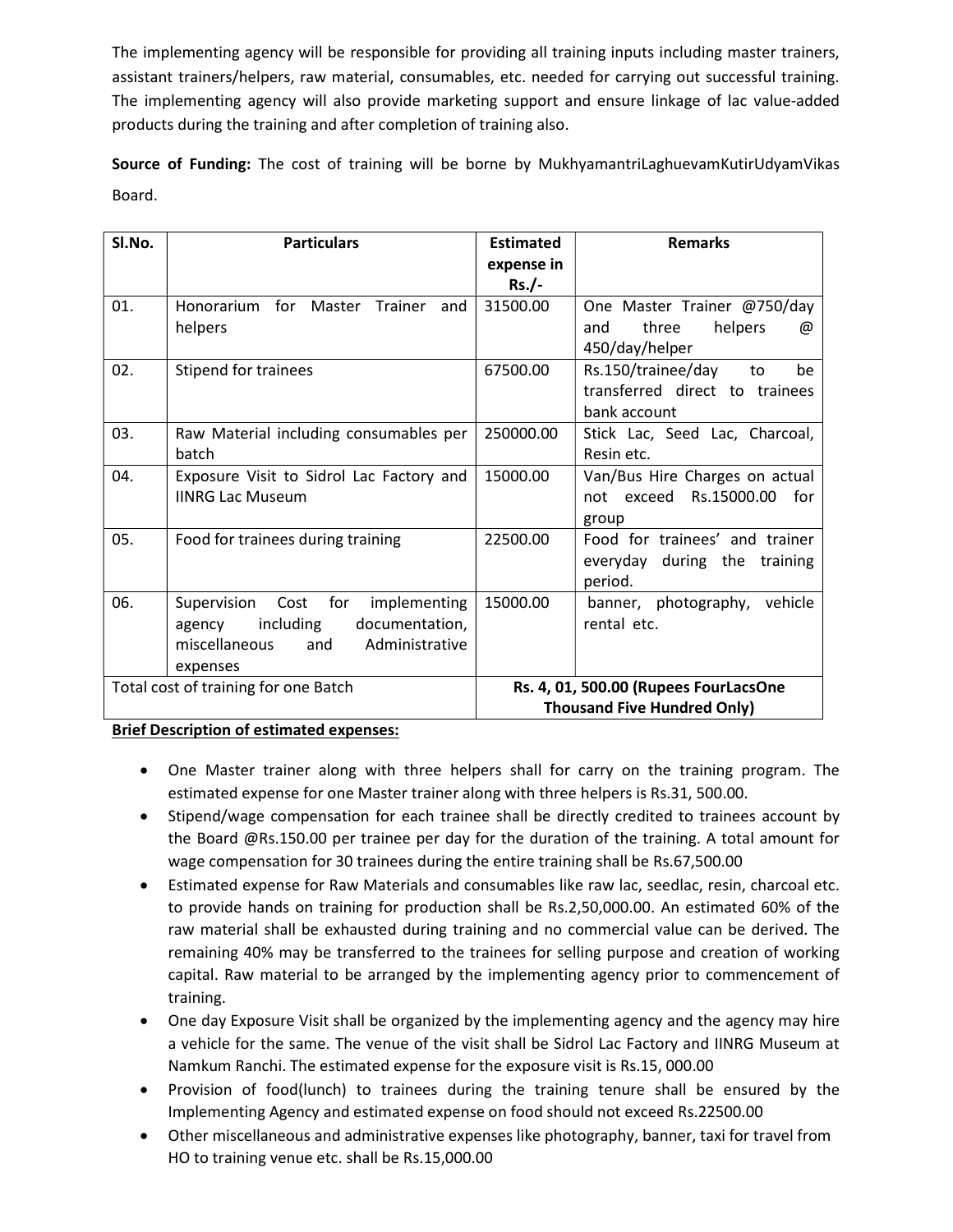#### Expected Outcomes of the training -

- To create opportunity for regular employment to increase their income from diversified lac products.
- An estimated 30-50% enhancement in income of lac growers through value addition.

The value added lac productsshall provide year round sustainable livelihood and reduce migration.

Through the intervention of training programme by Riddhi Siddhi Lac Prathmik Cooperative Society-Kundri, the growers will learn about the value added lac products that have market demand and the scope of further value addition like nail polish, alta etc.A positive impact generated through the training will enhance their socio-economic status

Annexure I.B

## Training module in Lac bangle production

## Objective:

The main objective of the project is to promote entrepreneurship in Lac Value-addition through organizing training for skill up-gradation and production of lac bangles. The training is targeted to the individuals, who are willing to associate themselves with production of lac bangles for enhancing their income by production of Lac Bangles.

## Description of Training Module:

| SI.No. | <b>Description</b>                     | No. of trainees | No. of Days in |
|--------|----------------------------------------|-----------------|----------------|
|        |                                        | per Group       | each training  |
|        | Lac Bangle Training cum Production:    | 20              | 30 days        |
|        | Village Level program across Jharkhand |                 |                |

## Beneficiary Profile:

Interested individuals (both males and females) in the age bracket of 16 to 45 years with ability to work as per training requirement will be eligible for the training.

## Implementation:

Implementation of the training will be carried out by implementing agency/agencies that will be empanelled by the Board by inviting Expression of Interest.

## Implementing Agency:

The implementing agency will be responsible for providing all training inputs including master trainers, assistant trainers/helpers, raw material, consumables, tools and equipment etc. needed for carrying out successful training. The implementing agency will also provide marketing support and ensure linkage of lac bangles during the training and after completion of training also.

Source of Funding: The cost of training will be borne by MukhyamantriLaghuevamKutirUdyamVikas Board.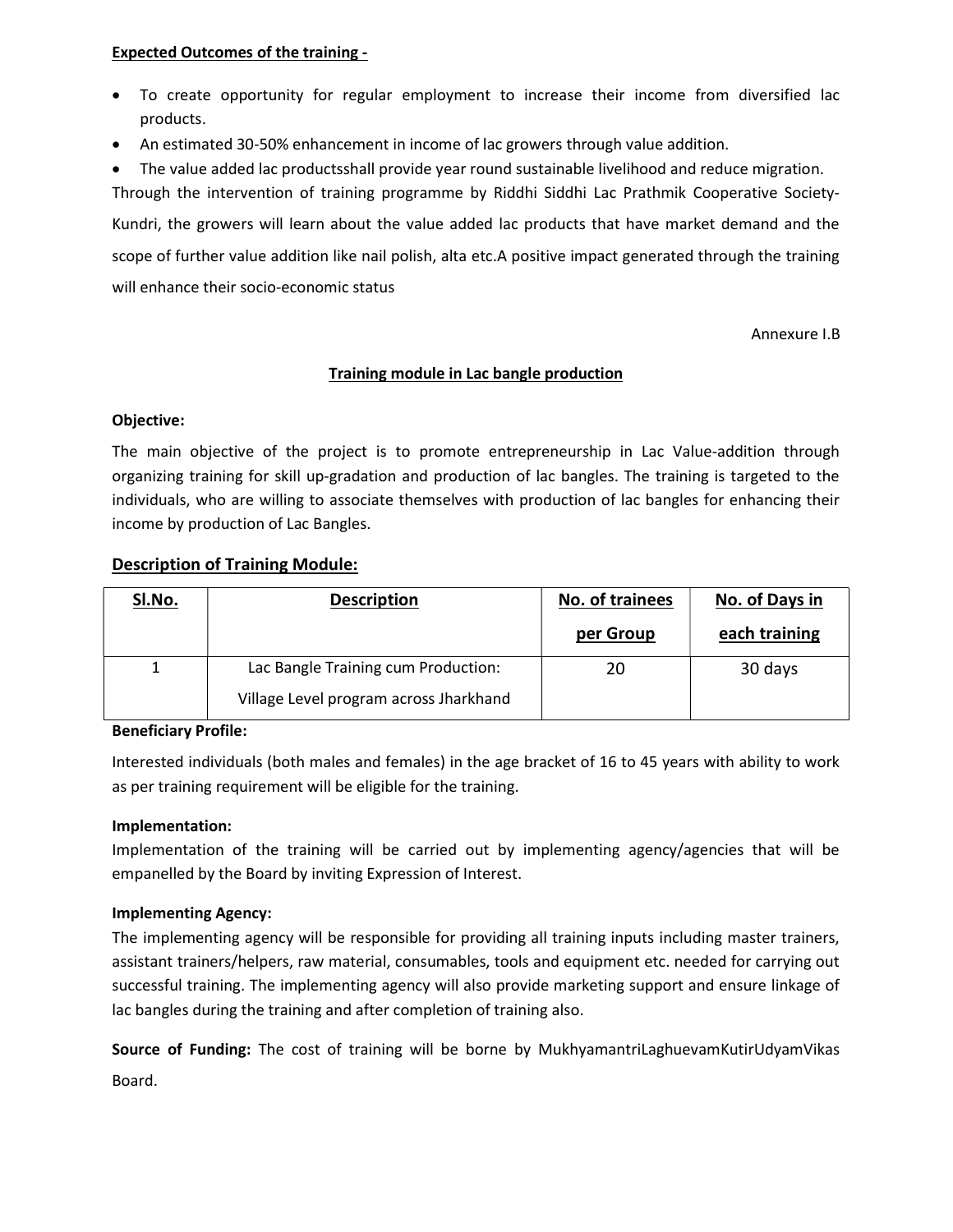## Estimated Expenditure per group of 20 beneficiary each for 30 days

| SI.No. | <b>Particulars</b>                                                              | <b>Estimated</b>                                | <b>Remarks</b>                                                  |  |
|--------|---------------------------------------------------------------------------------|-------------------------------------------------|-----------------------------------------------------------------|--|
|        |                                                                                 | expense in<br>$Rs./-$                           |                                                                 |  |
| 01.    | Honorarium for Two Master Trainers and                                          | 30000.00                                        | Master<br>Trainer<br>Two                                        |  |
|        | two assistant trainer/helpers                                                   |                                                 | @10000/month<br>and<br>twoassistant trainer/helpers @           |  |
|        |                                                                                 |                                                 | 5000/month/assistant helper                                     |  |
| 02.    | Stipend for trainees                                                            | 90000.00                                        | Rs.150/trainee/day<br>to<br>be                                  |  |
|        |                                                                                 |                                                 | transferred direct to trainees                                  |  |
| 03.    | i) Raw Material including base material                                         | 180000.00                                       | bank account by the Board<br>To be provided by implementing     |  |
|        | production<br>for<br>lac<br>bangles<br>by                                       |                                                 | agency at the beginning of                                      |  |
|        | beneficiaries during the training (Button                                       |                                                 | training                                                        |  |
|        | Lac, Charcoal, Resin, Marble Powder, etc.)                                      |                                                 | i) Raw material for commercial                                  |  |
|        | including consumables (bangle rings, AD<br>stones, colour, etc.)                |                                                 | production of bangles by the<br>provided<br>group to be<br>by   |  |
|        | ii)Tool Kits for commercial production of                                       |                                                 | implementing agency at<br>the                                   |  |
|        | Bangles - List as Annexure I                                                    |                                                 | beginning of training so that                                   |  |
|        |                                                                                 |                                                 | after completion of training the                                |  |
|        |                                                                                 |                                                 | trained group may start off<br>production of bangles that will  |  |
|        |                                                                                 |                                                 | be linked to the market by the                                  |  |
|        |                                                                                 |                                                 | implementing agency                                             |  |
|        |                                                                                 |                                                 | ii) Tools for lac bangle will                                   |  |
|        |                                                                                 |                                                 | include 4 bangle making bhattis<br>with other accessories to be |  |
|        |                                                                                 |                                                 | provided at the beginning of                                    |  |
|        |                                                                                 |                                                 | training by the implementing                                    |  |
|        |                                                                                 |                                                 | agency                                                          |  |
| 04.    | Food for trainees during training @ Rs.50<br>per beneficiary per day            | 30000.00                                        | Food for trainees' and trainer<br>every day during the training |  |
|        |                                                                                 |                                                 | period.                                                         |  |
|        | Sub Total                                                                       | 330000.00                                       |                                                                 |  |
| 05.    | Cost<br>for<br>implementing<br>Supervision                                      | 33000.00                                        | banner, photography, etc. to be                                 |  |
|        | including<br>documentation,<br>agency<br>miscellaneous<br>Administrative<br>and |                                                 | paid to implementing agency by<br>the Board                     |  |
|        | expenses@10% (approx.) of project cost                                          |                                                 |                                                                 |  |
|        | Total cost of training for one group                                            | Rs. 3, 63, 000.00 (Rupees Threelacs sixty three |                                                                 |  |
|        |                                                                                 |                                                 | thousand only)                                                  |  |

## Brief Description of estimated expenses:

- Two Master trainers with two assistant trainers/helpers shall for carry on the training program on four bhattis comprising of 5 beneficiaries on each bhatti. The estimated expense for two Master trainers along with two assistant trainers/helpers is Rs.30, 000.00.
- Stipend/wage compensation for each trainee shall be directly credited to trainees account by the Board @Rs.150.00 per trainee per day for the duration of the training.
- Estimated expense for Raw Materials, consumables, tool kits during the training like Button Lac, fuel, Resin, Marble Powder, Bangle rings, Bhatti, wooden dies etc.(List as per Annexure I and II) to provide hands on training for production shall be Rs.1,80,000.00 and will have to be provided by the implementing agency at the beginning of the training.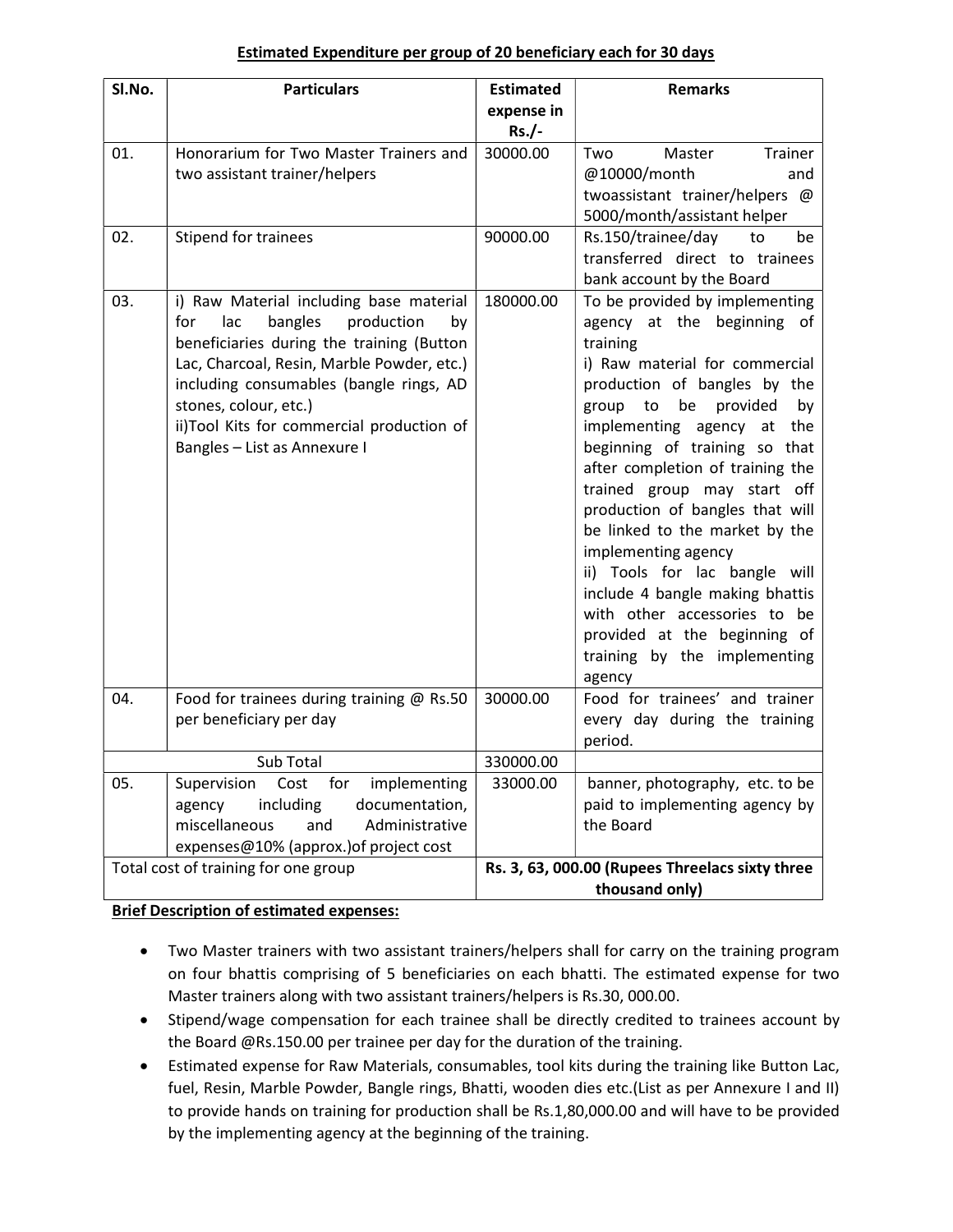- The implementing agency will transfer all these tools and raw material to the beneficiary group and implementing agency shall assure the marketing of bangles henceforth produced.
- Provision of food (lunch) to trainees during the training tenure shall be ensured by the Implementing Agency and estimated expense on food should not exceed as budgeted for each model.
- Supervision cost including miscellaneous and administrative expenses like photography, banner, taxi for travel from HO to training venue etc. will be paid to the implementing agency by the Board.

## Expected Outcomes of the training -

- To create opportunity for regular employment to increase their income from production of lac bangles.
- An estimated 30-50% enhancement in income of lac growers through value addition.
- The value added lac productsshall provide year round sustainable livelihood and reduce migration.
- Through the intervention of training programme by implementing agency, the beneficiaries will learn about lac bangle making that have market demand and can be linked to the market.A positive impact generated through the training will enhance their socio-economic status.

| क्र०           | समग्री का नाम                          | मात्रा / संख्या          | प्राक्कलनराषि (रूपये | अदद्                            |
|----------------|----------------------------------------|--------------------------|----------------------|---------------------------------|
|                |                                        |                          | में)                 |                                 |
| 1.             | लोहेकाआयरनभट्टी12श ग 36श ग 8श (उंचाई)  | 4                        |                      |                                 |
| 2.             | लोहे की आयरनटेम्परप्लेट 12" ग 12"      | 8                        |                      |                                 |
| 3.             | लकड़ीकाफार्मा (सेलिया ) 2/4"           | 16                       |                      |                                 |
| 4.             | लकड़ीकाफार्मा (सेलिया) 2/6"            | 16                       |                      |                                 |
| 5.             | लकड़ीकाफार्मा (सेलिया) $2/8$ "         | 16                       |                      |                                 |
| 6.             | लकड़ीकाफार्मा (सेलिया) 2/10"           | $\overline{4}$           |                      | $16500 \times 4 =$<br>66,000.00 |
| 7 <sub>1</sub> | लकड़ीकाआयरन (हत्था)                    | 24                       | 16500-00             |                                 |
| 8.             | लकड़ीकाडंडा / गुल्ली (गावा लगाने हेतु) | 40                       |                      |                                 |
| 9.             | स्टीलकाचिमटा                           | 48                       |                      |                                 |
| 10.            | रंगेठा                                 | 80                       |                      |                                 |
| 11.            | लोहेकाचदरा (स्टील)                     | 24                       |                      |                                 |
| 12.            | लोहेकाकतिया                            | 16                       |                      |                                 |
| 13.            | क नगगरम के लिए अँगेठी (तावा के साथ)    | 8                        |                      |                                 |
| 14.            | लकड़ीकाडाई / खाली 1,2,3,5,8 लाईन       | $\overline{\mathcal{A}}$ |                      |                                 |
| 15.            | स्क्वाइयरलाईन                          | $\overline{4}$           |                      |                                 |
| 16.            | कंगनडाई                                | $\overline{4}$           |                      |                                 |
|                | कुलसामानों की संख्या–                  | 316                      |                      |                                 |

#### Annexure- I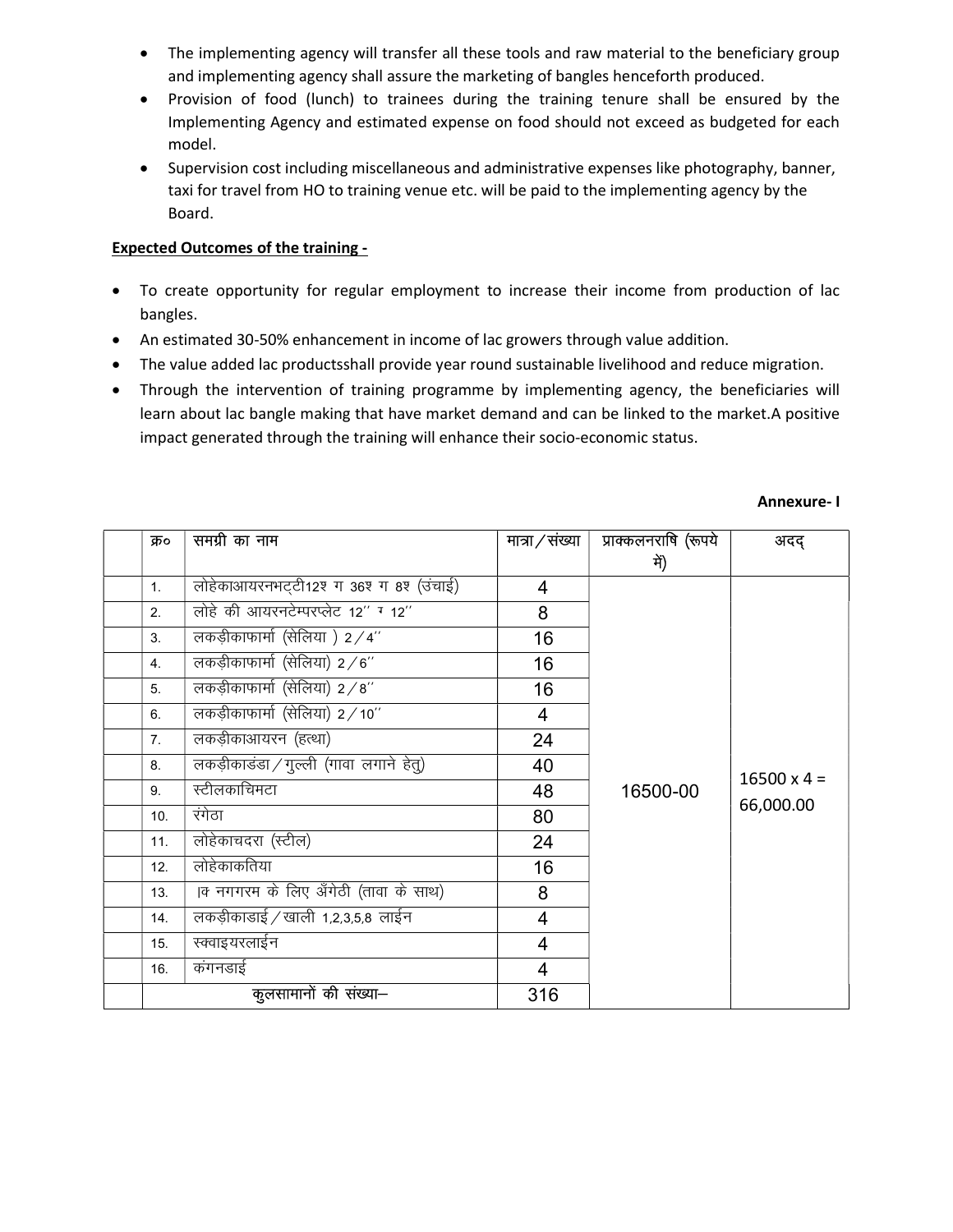| <b>Estimated Cost Break-up fo Lac Bangle Production Training</b> |                                   |     |            |                                |  |
|------------------------------------------------------------------|-----------------------------------|-----|------------|--------------------------------|--|
| SI.No.                                                           | <b>Description</b>                | Qty | <b>UoM</b> | <b>Estimated Cost in Rs./-</b> |  |
| $\mathbf{1}$                                                     | Bangle Ring (Aluminium) All Sizes | 35  | kg         |                                |  |
| $\overline{2}$                                                   | <b>Button Lac</b>                 | 50  | kg         |                                |  |
| 3                                                                | Rajan                             | 30  | kg         |                                |  |
| 4                                                                | Marble Powder                     | 50  | kg         |                                |  |
| 5                                                                | <b>Colours</b>                    | 10  | kg         |                                |  |
| 6                                                                | Thandalah liquid                  | 5   | kg         |                                |  |
| $\overline{7}$                                                   | Garamlah liquid                   | 5   | kg         |                                |  |
| 8                                                                | Steel Bangle Base - All size      | 50  | pkt        | 114000                         |  |
| 9                                                                | Steel Churi - All size            | 25  | pkt        |                                |  |
| 10                                                               | AD Nag 12 No. (All Colours)       | 25  | pkt        |                                |  |
| 11                                                               | AD Nag 40 No. (All Colours)       | 25  | pkt        |                                |  |
| 12                                                               | Rainbow Chimki                    | 20  | pkt        |                                |  |
| 13                                                               | Chandala Sticker All Design       | 50  | pkt        |                                |  |
| 14                                                               | Golden Chain                      | 5   | kg         |                                |  |
| 15                                                               | Stone all design                  | 5   | kg         |                                |  |

Grand Total = 1,80,000.00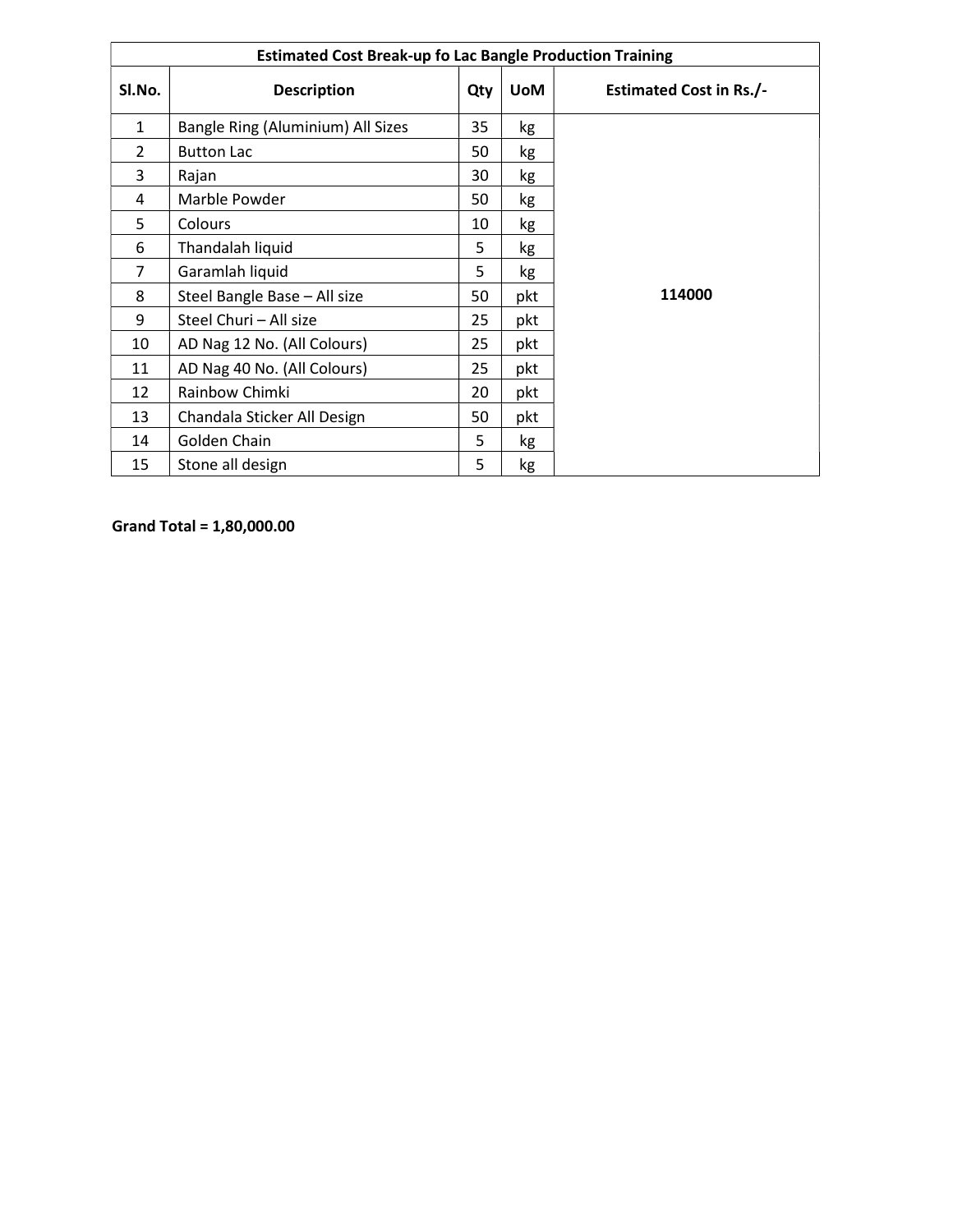### Covering Letter Format

To,

The CEO,

MMLKUVB, Ranchi

Sub: EoI - Empanelment as Training Partner for

1. Lac value added training viz. Seedlac, Sealing Wax, Button Lac, Handmade Shellac

2. Lac bangle training

Dear Sir,

Please find enclosed our tender documents as per the subject matter.

We have fully understood the terms and conditions of the tender and shall abide by them during the tender process.

All information provided by us are true, any information furnished found to be untrue will result in disqualification and any legal action may be pursued by the tender inviting authority thereof.

We also understand that the tender inviting authority reserves the right to cancel the entire tender or disqualify our bid at any point of time without assigning any reason.

> Signature of Bidder: Name of Bidder: Seal of Bidder: Date: